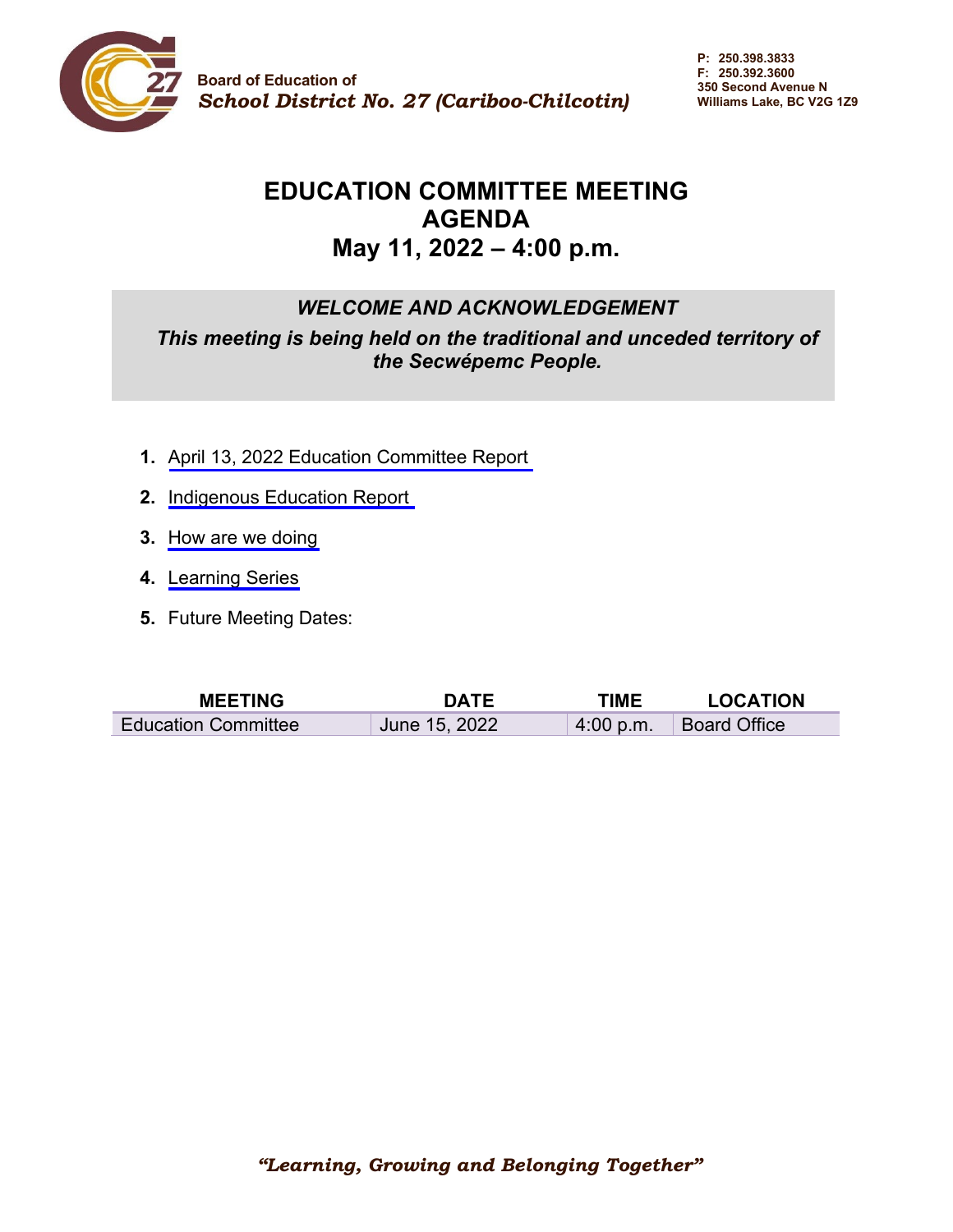

#### **EDUCATION COMMITTEE MEETING REPORT**

## **April 13, 2021 (4:00 - 5:42 p.m.)**

## **Trustees in Attendance:** Alexis Walch, Mary Forbes, Anne Kohut, Willow Macdonald, Linda Martens

- **Attending via Teams**: Ciel Patenaude (5:25pm)
- **Staff:** Superintendent Chris van der Mark**,** Assistant Superintendent Cheryl Lenardon, Directors of Instruction Sean Cameron, Dean Coder, and Cathy van der Mark, Executive Assistant Jodi Symmes

|                                                 | Agenda Item                                           | <b>Notes</b>                                                                                                                                                                                                                                                                                                                                                                                                                                                                                                                                                                                                                                                                                                                                                                                                                 | Action               |
|-------------------------------------------------|-------------------------------------------------------|------------------------------------------------------------------------------------------------------------------------------------------------------------------------------------------------------------------------------------------------------------------------------------------------------------------------------------------------------------------------------------------------------------------------------------------------------------------------------------------------------------------------------------------------------------------------------------------------------------------------------------------------------------------------------------------------------------------------------------------------------------------------------------------------------------------------------|----------------------|
| <b>Acknowledgement of Traditional Territory</b> |                                                       |                                                                                                                                                                                                                                                                                                                                                                                                                                                                                                                                                                                                                                                                                                                                                                                                                              |                      |
|                                                 | 1. March 9, 2022<br>Committee<br>Report               | The committee reviewed the report and recommended no<br>changes.                                                                                                                                                                                                                                                                                                                                                                                                                                                                                                                                                                                                                                                                                                                                                             | None.                |
|                                                 | 2. Outdoor<br>Learning at<br>Cataline                 | Ms. Kelly Glen, Vice-Principal of Cataline presented the<br>Outdoor Learning Program that she has spearheaded at<br>the school. Ms. Glen spoke of the huge shift she was able<br>to see in her students, and staff since the inception of this<br>program at the school. Ms. Glen worked in collaboration<br>with Habitat Conservation Trust Fund (HCTF) to ensure<br>that a larger number of teachers have the resources and<br>supports needed for success. "Best year of my teaching"<br>exclaimed Ms. Glen. Almost every class has made an effort<br>to take learning outside. Classes are sharing space and<br>documenting what is being done through pictures to inspire<br>other classes to Play, Build and Do<br>BC's Core Competencies are being achieved and staff are<br>working together to set goals as a team. | Information<br>only. |
|                                                 | 3. HCTF Wild<br>School<br>Program at<br><b>Nesika</b> | Mrs. Holly Zurak, Principal of École Nesika Elementary<br>shared what staff at her school have been doing in their<br>HCTF Wild School Program. For schools to take on a "Wild<br>School Program" it is a three-year commitment, which<br>needs to have school staff behind. Wild Facilitators visit                                                                                                                                                                                                                                                                                                                                                                                                                                                                                                                         | Information<br>only. |

 *"Learning, Growing and Belonging Together"*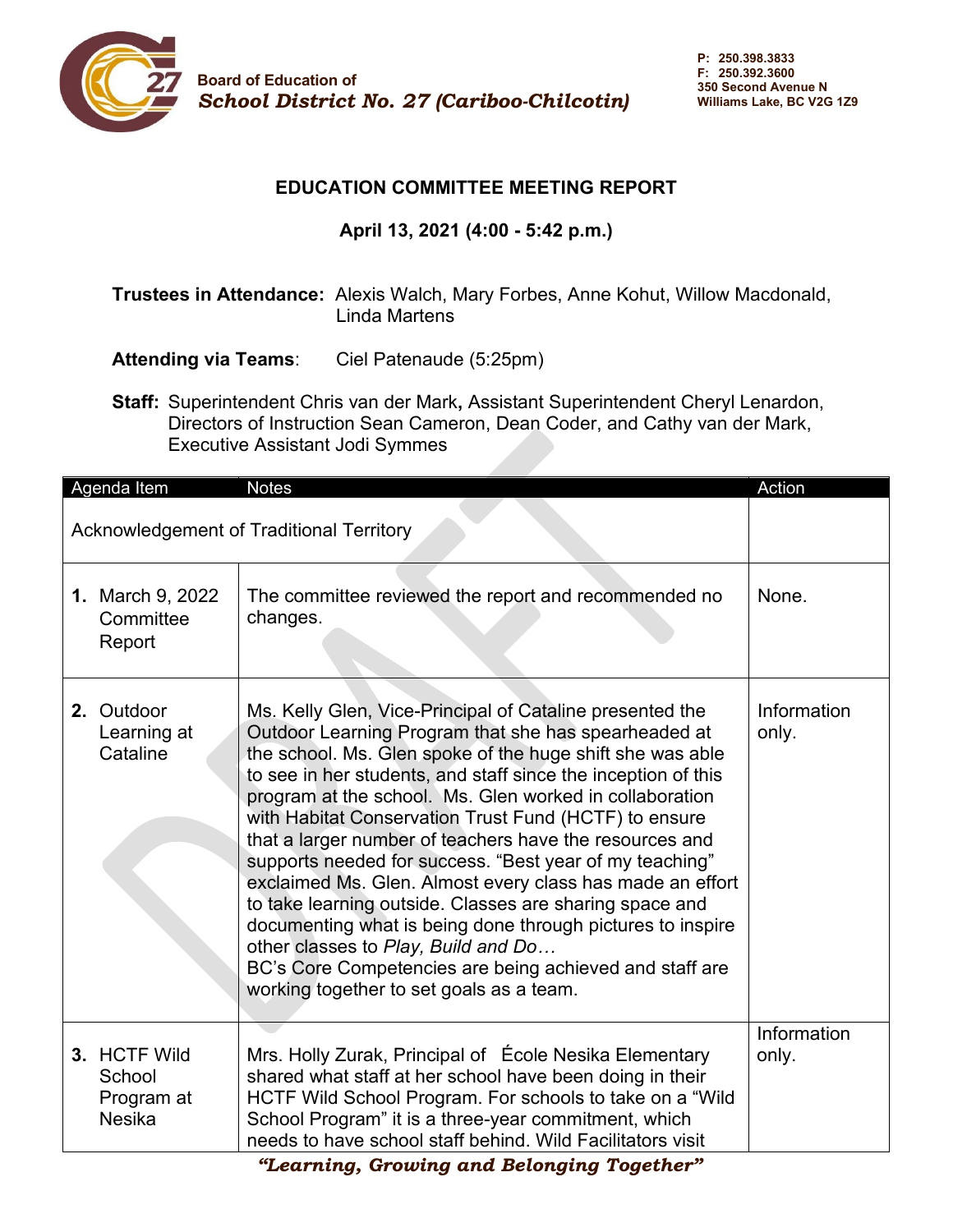

|                                             | schools to support teaching staff and review a "training"<br>program. HCTF does not provided monetary funding, they<br>provide supplies to encourage classes to get out i.e., bags,<br>flagging magnifiers, specimen jars etc.<br>Another wonderful program they encourage is<br>"Environmental Exchange Boxes" where classes exchange<br>with another school/class (pen pal class) around the<br>province, and share what is happening in their<br>environment, or special to their area. i.e., tree cones,<br>leaves, etc.                                                                                                                                                                                                                                                                                                                                                                                                                                                                                                                                                                                                                                                                                                                                                                                                                                                                                                                                                        |                                           |
|---------------------------------------------|-------------------------------------------------------------------------------------------------------------------------------------------------------------------------------------------------------------------------------------------------------------------------------------------------------------------------------------------------------------------------------------------------------------------------------------------------------------------------------------------------------------------------------------------------------------------------------------------------------------------------------------------------------------------------------------------------------------------------------------------------------------------------------------------------------------------------------------------------------------------------------------------------------------------------------------------------------------------------------------------------------------------------------------------------------------------------------------------------------------------------------------------------------------------------------------------------------------------------------------------------------------------------------------------------------------------------------------------------------------------------------------------------------------------------------------------------------------------------------------|-------------------------------------------|
| 4. Operation<br><b>Ranch Hands</b>          | Dog Creek Elem/Junior Sec, Principal Mr. Steve Carpenter<br>presented "Operation Ranch Hards". This initiative came to<br>the school through a community rancher who had a desire<br>to teach students what ranching is all about, and what it<br>takes to run a ranch, have animals, and be responsible for<br>them. Each student was given the opportunity to choose a<br>calf to "adopt" and help with feeding and general care of the<br>animal, as well as joining in activities of the ranch.<br>Similar to 4-H, but on a smaller scale. Mr. Carpenter<br>reported that he has seen a dramatic and beneficial change<br>in all of the students. "They have a real sense of building a<br>community. They are engaged with each other. They have<br>become interested in finding out details about their animals<br>and what type of environment is best for them, why they act<br>/ react the way they do. It has increased the socialness of<br>the students and increased overall engagement at the<br>school."<br>A grant for outdoor education from the First Nations<br>Education Steering Committee allowed for the purchase of<br>mountain bikes for all students. They are riding their bikes<br>ALL OVER! This has been beneficial in multiple ways;<br>physical activity, safety lessons - students who would not<br>have had the opportunity are learning how to ride a bike<br>and how to ride on roads amidst traffic and learning the<br>meaning of road signs. | Information<br>only.                      |
| 5. Board/Authority<br>authorized<br>Courses | Last January, PSO submitted two Board<br>Authority/Authorized courses for approval. History of Rock<br>and Roll 12, and Aviation 12. The BAA's have since been<br>reviewed and are now recommended for Board approval.                                                                                                                                                                                                                                                                                                                                                                                                                                                                                                                                                                                                                                                                                                                                                                                                                                                                                                                                                                                                                                                                                                                                                                                                                                                              | Referred to<br>the Board for<br>approval. |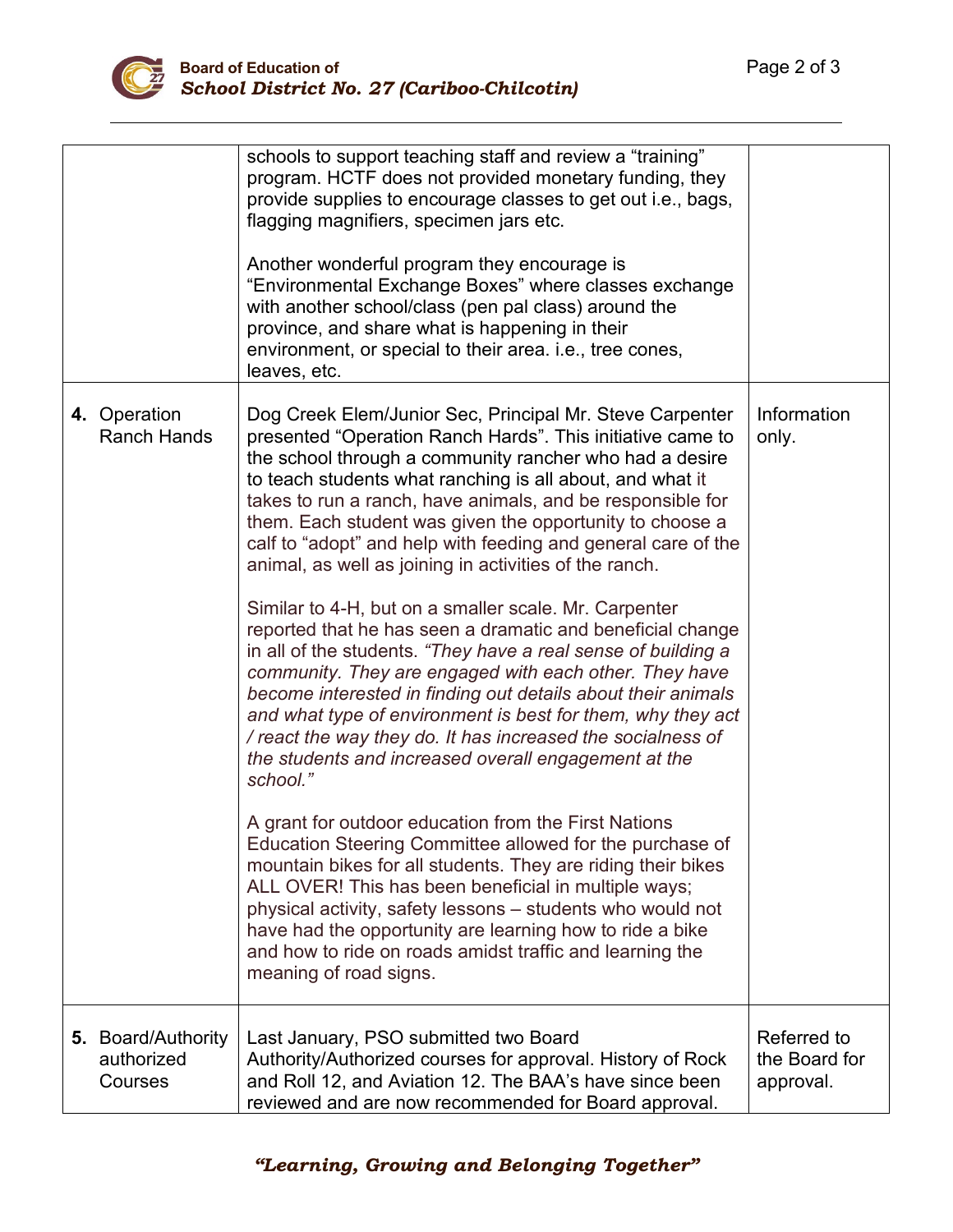

| 6. Learning<br><b>Series</b>                   | Superintendent van der Mark reviewed the Learning Series<br>that will be taking place in the District on April 29 <sup>th</sup> , the final<br>Professional Development day for the year. The District has<br>a very robust group coming in to visit for the 29 <sup>th.</sup> They will<br>arrive on the 28 <sup>th</sup> , enabling them to work within the schools<br>for a day, then join the District Day on the 29 <sup>th</sup> .                                          |               |             | Information<br>only. |                 |  |
|------------------------------------------------|-----------------------------------------------------------------------------------------------------------------------------------------------------------------------------------------------------------------------------------------------------------------------------------------------------------------------------------------------------------------------------------------------------------------------------------------------------------------------------------|---------------|-------------|----------------------|-----------------|--|
| <b>7.</b> District<br>PowerBI Data<br>Solution | Mr. Cameron provided a demonstration on the District's<br>PowerBI Data Solution which can inform Principals and<br>District staff on school and individual student achievement.<br>Mr. Cameron shared examples of the types of reports that<br>can be provided easily to show staff, or parents how a<br>student is progressing. Previously, the District was<br>spending \$150,000 on data management systems, and are<br>now spending \$87,000 for more robust and useful data. |               |             | Information<br>only. |                 |  |
| <b>Proposed Future Meeting Dates:</b>          |                                                                                                                                                                                                                                                                                                                                                                                                                                                                                   |               |             |                      |                 |  |
|                                                | <b>MEETING</b>                                                                                                                                                                                                                                                                                                                                                                                                                                                                    | <b>DATE</b>   | <b>TIME</b> |                      | <b>LOCATION</b> |  |
| <b>Education Committee</b>                     |                                                                                                                                                                                                                                                                                                                                                                                                                                                                                   | May 11, 2022  | 4:00 p.m.   | <b>Board Office</b>  |                 |  |
| <b>Education Committee</b>                     |                                                                                                                                                                                                                                                                                                                                                                                                                                                                                   | June 15, 2022 | 4:00 p.m.   | <b>Board Office</b>  |                 |  |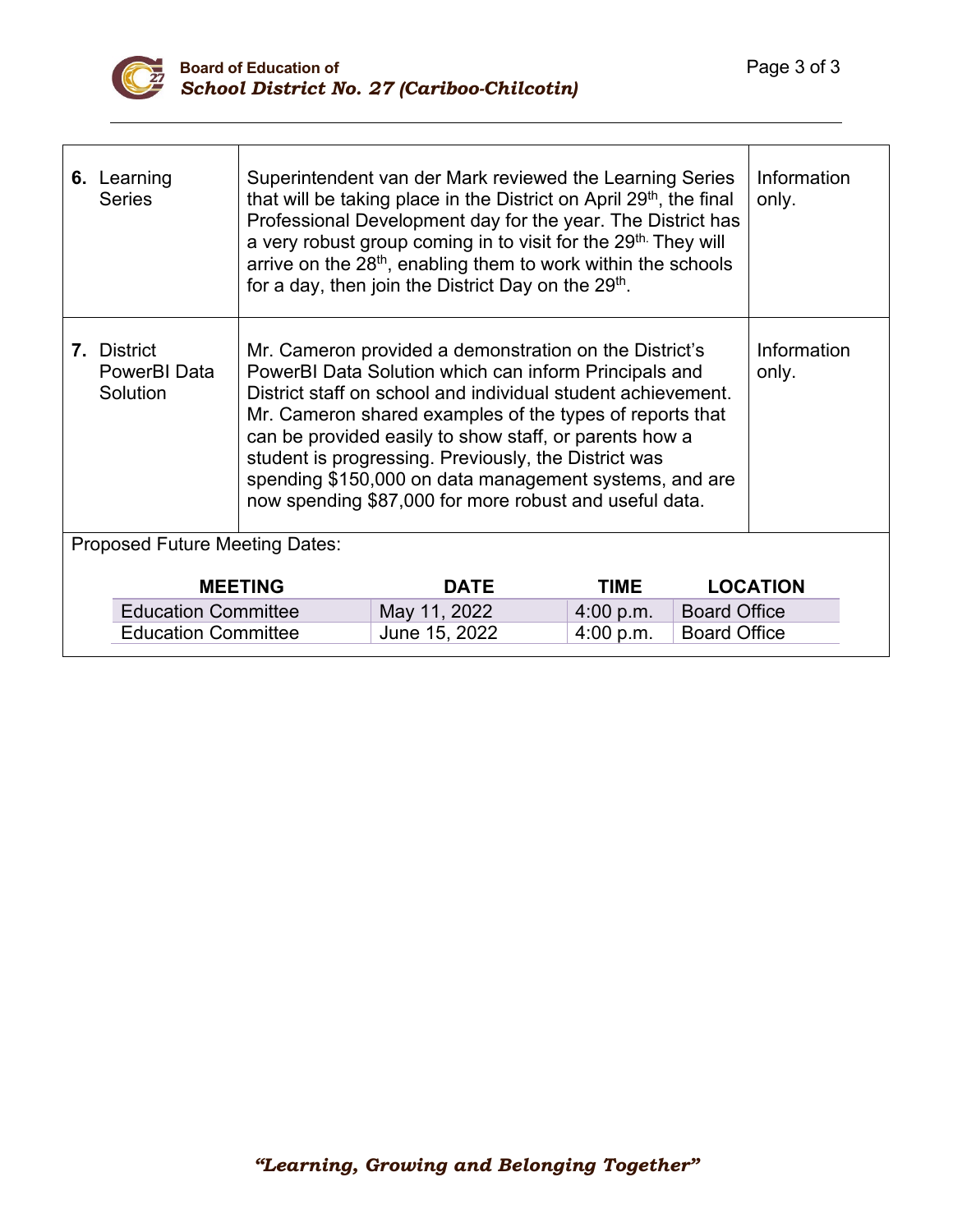<span id="page-4-0"></span>

## **Briefing Note**

**TO: Education Committee**

**FROM: Grant Gustafson**

**DATE: May 11, 2022**

**RE: Truth & Reconciliation**

#### **BACKGROUND**

School District 27 has continued to grow capacity in providing support for Indigenous students and Indigenous learning for all. The District Principal of Indigenous Education will share current and future initiatives and programs reflecting the district's commitment to meaningfully engage in the Truth and Reconciliation process. The presentation will highlight, through pictures and stories, the progress the district is making to improve the success of our Indigenous students.

#### **RECOMMENDATION**

None. For information only.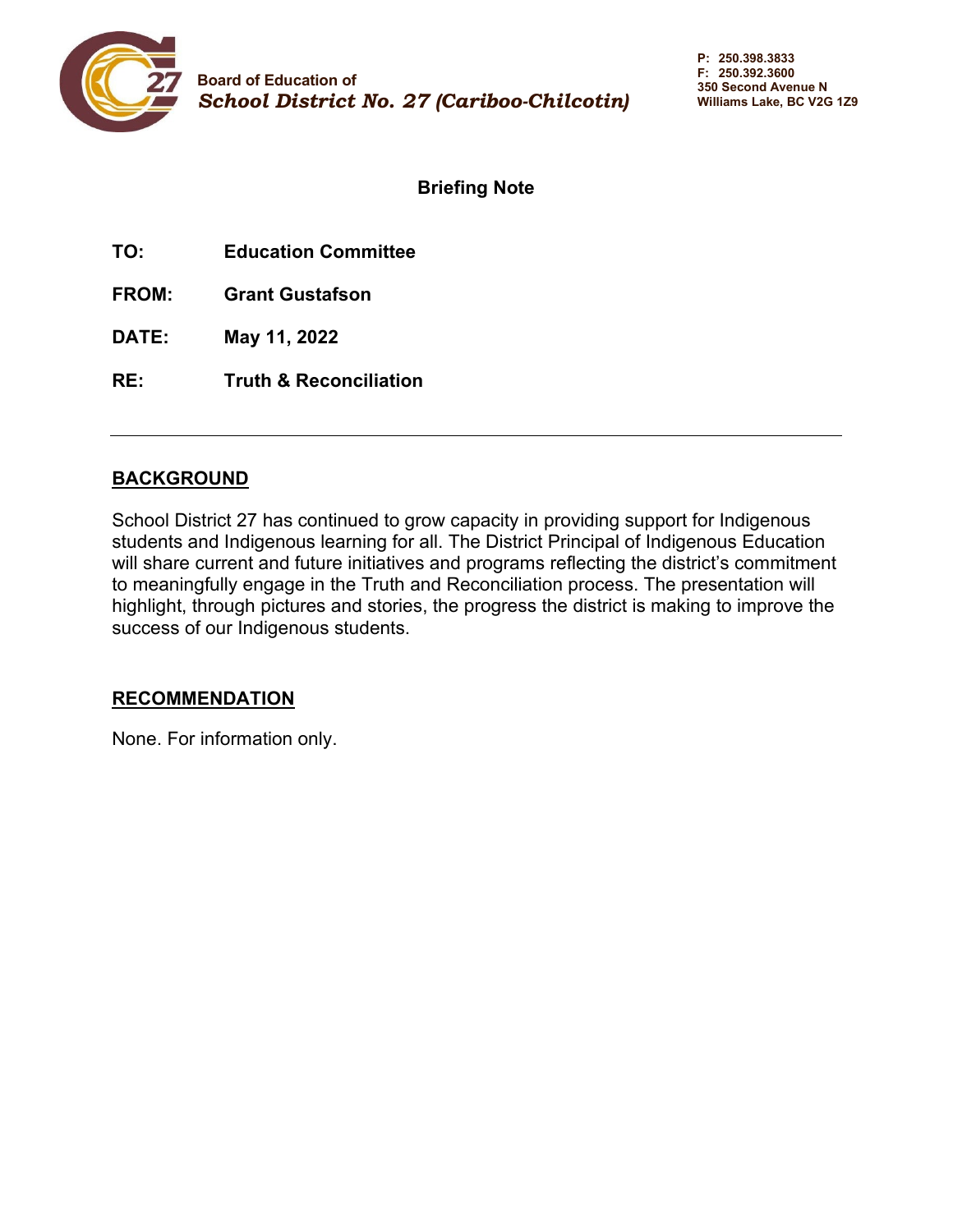<span id="page-5-0"></span>

## **Briefing Note**

| TO:          | <b>Education Committee</b>                    |
|--------------|-----------------------------------------------|
| <b>FROM:</b> | <b>Sean Cameron</b>                           |
| <b>DATE:</b> | May 11, 2022                                  |
| RE:          | Ministry "How Are We Doing" Aboriginal Report |

#### **BACKGROUND**

Each year, the Ministry of Education releases a set of standard reports for each district in the province. The reports include district level data and provincial level data as a comparator. One of the reports that is of particular interest to the district is the "How Are We Doing" report for Aboriginal students which provides achievement data for all students who self-identify as Aboriginal.

## **DISCUSSION**

The "How Are We Doing" (HAWD) report contains unmasked data and cannot be shared or distributed in its entirety to the public; however, we are able to select key data sets for discussion. To align with the focus areas of the strategic plan the district we will be sharing and discussing the five-year grad rate, six-year grad rate, FSA results, and responses on the student learning survey.

Areas for review and discussion for grad rate in the HAWD include differences between the five- and six-year rate, changes over time, percentage of students on adult grad, and Indigenous vs. Non-Indigenous rates.

Looking at the FSA focus areas include success rate for literacy and numeracy, participation rates, and variances between Indigenous and Non-Indigenous students.

The learning survey is completed each year by grade 4, 7, 10, and 12 students. The survey asks students several questions with focus on connectedness and well-being. Areas of review in the HAWD include a comparison of responses between Indigenous and Non-Indigenous students with a focus on the questions "do you feel safe at school," and "how many adults at your school care about you."

#### **RECOMMENDATION**

None. For information only.